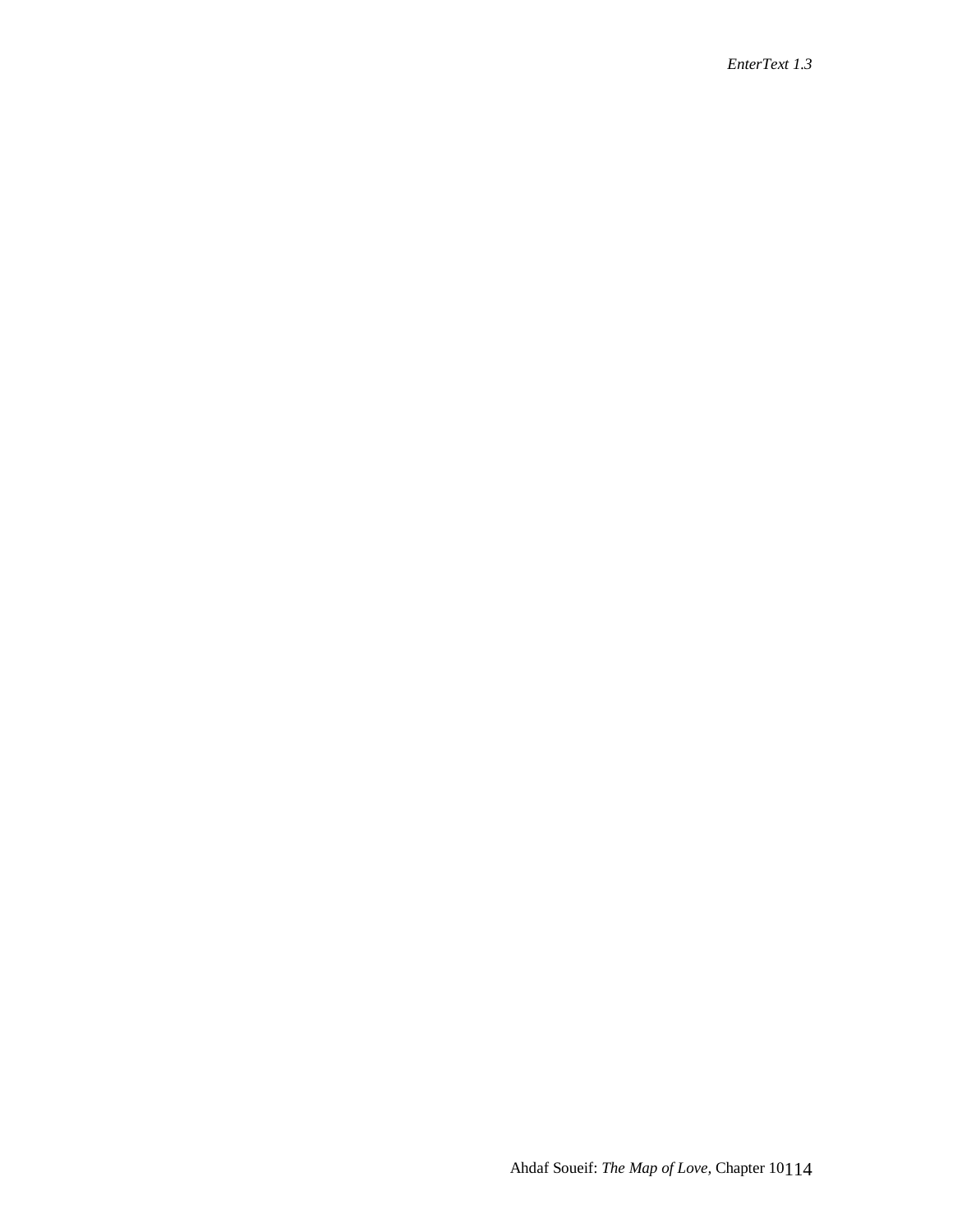A woman like her Should bear children Many children, So she can afford to have One or two die.

(Ama Ata Aidoo, 1970)

## Cairo, May 1997

The loud buzz of the intercom sounds through the corridor. I'd been in my bedroom, working, as is usual with me now, on my Anna project, reading on the period, looking at pictures, trying to imagine. I've always liked working in bedrooms, moving from the desk to the bed to the dressing-table and back to the desk. At one stage of my life it had been necessary, now I ignore the empty rooms and spend my days and nights in this one corner of my flat. I think of the table by the window as 'Anna's table' and it is covered with her papers. I've arranged them chronologically as much as I could; the undated sheets I've compared to dated ones and matched the paper. They stand in twelve piles, one for each year—some years more substantial than others. The journals stand alone. I have tried not to read through them, to read one year at a time. But then I know how the story ends. I don't think that matters. We always know how the story ends. What we don't know is what happens along the way.

Anna's objects I keep wrapped as I found them, in the trunk which now stands by the wall next to my dressing-table.

I was expecting Isabel and I had stopped work and was standing at the window, vaguely watching a woman hang out laundry. She must have done a white wash for she hangs out vests, white vests, one after the other: big ones, medium ones, little ones. She bends down and vanishes for a moment behind the wall of her balcony, then straightens up with a vest in her hand and a clothes-peg in her mouth. She shakes out the vest and pegs it by the shoulder next to its brother. When she has finished and picked up the green plastic tub and gone inside the vests hang in the still air shoulder to shoulder.

And to think that there were times when I grumbled at their washing. But there were also times when I stood still, one wet sock in my hand, struck by a premonition of what it would feel like when there would be no more socks to wash, no more games' kits to hang up to dry on Tuesdays and Thursdays, when all my time would be my own to do with as I wished. What do I wish? That I was still with my husband? That my children lived next door? No-one lives next door any more. That woman there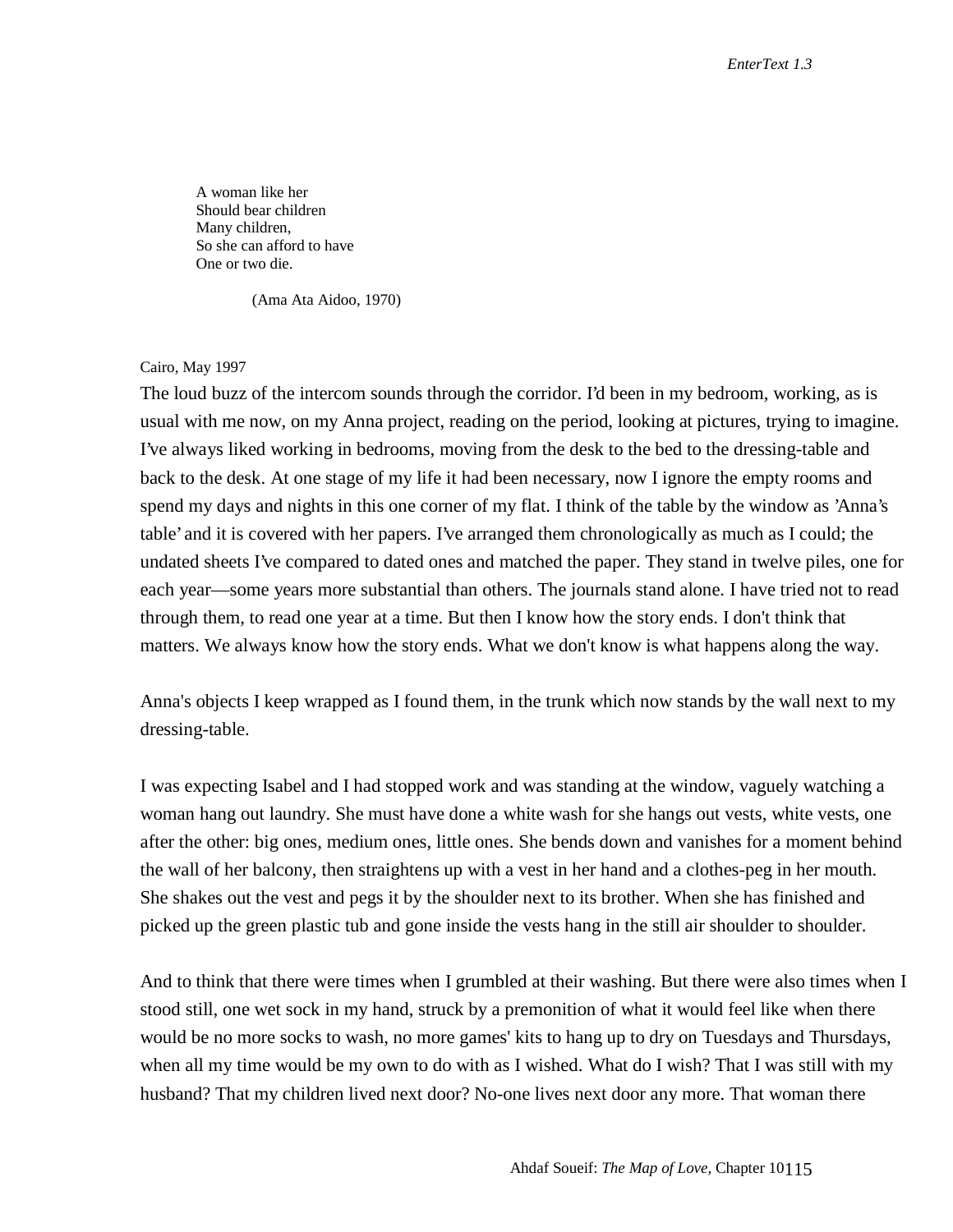across the road—who knows where her children will go when they grow up? Canada, Dubai, the moon. Maybe she'll be lucky and one of them will settle here, in Cairo, close enough to give her grandchildren to hold and talk to in her old age.

I looked down at the trees in the garden below. I wondered, if they were washed, if someone just washed them down with a hose, how long would it take for the dust to settle again? I wondered how old the trees were: were they left over from the time when this part of the city was all green, planted fields? Or had they started their lives as town trees? Unlikely, I think. In this city trees are torn up, not planted. The great avenue of giant Eucalyptus at the beginning of the Upper Egypt road in Giza, destroyed. Trees that soared up to sixty metres, reached to the sky, planted by Muhammad Ali close to two hundred years ago, torn up by the roots to make a wider road for the cars and trucks heading for Upper Egypt.

When the buzzer went I thought it was Isabel come early. I walked to the door and picked up the handset and Tahiyya's voice rang in my ear: "Daktorah! Ya Daktorah!"

"Aywa," I shouted back, "Yes," holding the handset away from my ear.

"Can I come up to you for two bits?" she shouts.

"Of course," I say, "Itfaddali".

"Now?"

"Yes," I say, "Come."

Tahiyya is the doorman's wife—and my friend. She asks after me and sends her children to see if I need the washing-up done or my clothes taken to the ironing-shop. Now she comes in smiling, with her littlest—his leg still encased in plaster—on her hip.

"Please God you weren't asleep?"

"No, no," I say, crossing the room to close the balcony doors as she puts the child down on the floor— "but that thing is so loud; it startles me every time."

"Why don't we get the engineers to turn it down?" she suggests, looking at it.

"We could," I say, looking at it too.

"Or they might ruin it," she says.

"Let's not," I say. It's a new addition, a modernising touch, and she and 'Am Madani are very proud of it.

"We don't mean to wake you," she says.

"I wasn't asleep," I say. "Let's make some tea."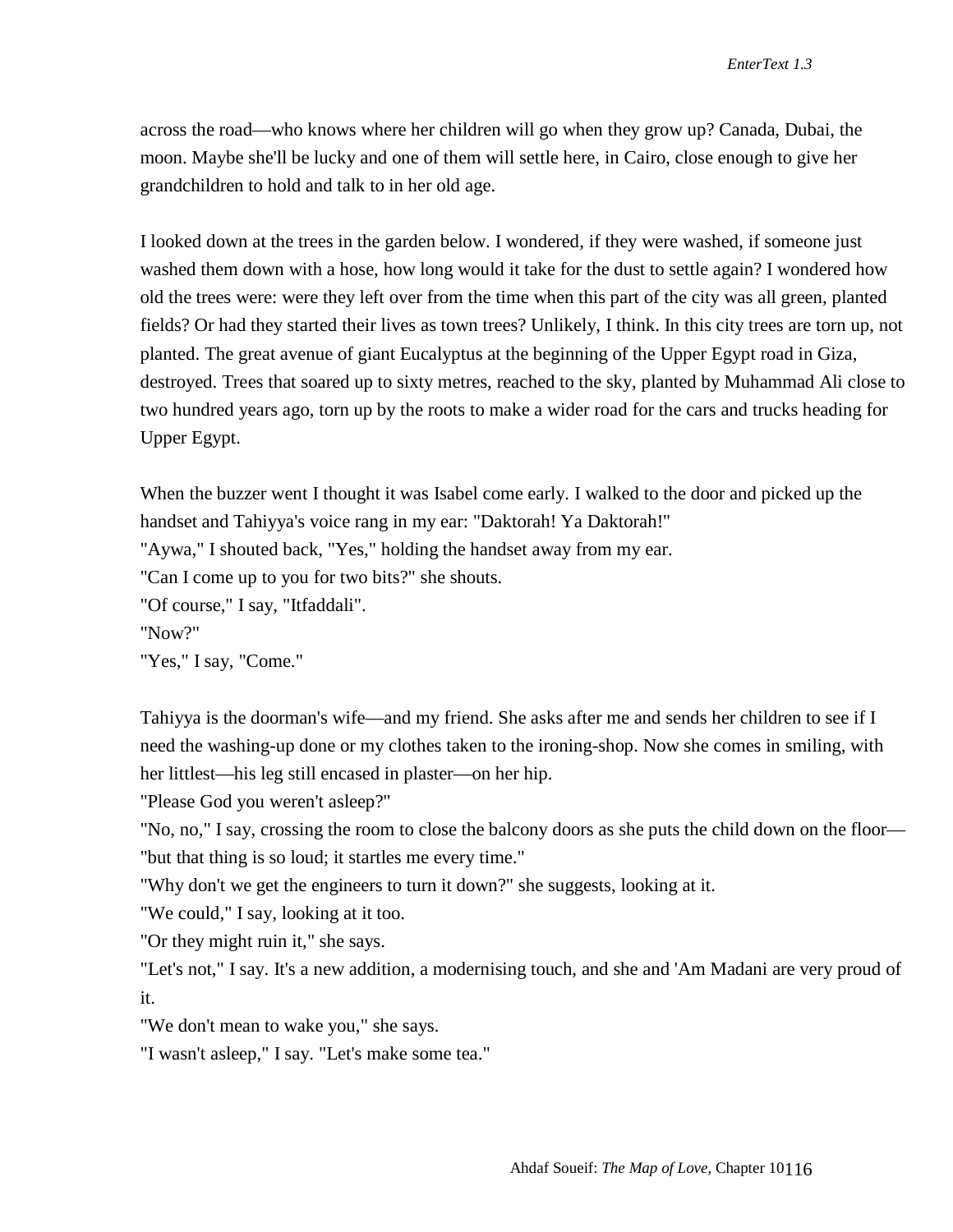We go into the kitchen and she says "You rest," so I sit at the table while she fills the kettle. Abd el-Rahman follows us, back to crawling now because of his plastered leg. He settles on the floor in front of my father's tall dresser and opens the lowest drawer. This is where the coloured plastic clothes-pegs are kept.

"Look at this for me," she says while we wait for the tea-leaves to settle. She puts a large brown envelope in front of me. I open it and pull out an X-ray - no, a scan. I read the tiny English writing and look up at her tired, pretty face; the brown eyes lined with kohl, the eyebrows plucked thin, the blue kerchief tight across her forehead:

"Again?" I say, "Again ya Tahiyya?"

"By God I never wanted to," she protests. "We said four and we praised God and closed it on that. It's God's command, what can we do?"

"But hadn't you put the loop? I thought—"

"Yes, I had put it, but I had blood, blood coming down on me and they took it out and said take a rest for a while—and you know what men are like. Then God's command came to pass."

She tests the tea. It is the colour of burgundy and she pours it into our glasses and spoons in the sugar. "There are some biscuits," I say, and she brings the plate to the table and hands a biscuit to her son.

"By the Prophet I can't keep up with them all," she says. "Yesterday the little girl had a temperature and was fretful all day and at night this boy kept me up all night coming and going. The plaster you'll excuse me—makes his leg itch. All night I'm carrying him and patting him and calming him down until Madani was about to say to me 'may God help you'."

"That's good of him," I say.

"What can he do, ya Daktora?" she asks. "All day he's working, and he's got diabetes. His health isn't what it used to be."

I can hear Isabel: his diabetes didn't stop him getting her pregnant. When his health was what it used to be did he wake up and soothe the kids at night? But is it Isabel? Or are these my thoughts in Isabel's voice? Of course termination doesn't even come into it. 'Haraam ya Daktora,' Tahiyya would say, 'It's a soul after all.'

"How far gone are you?" I ask.

"I'm not sure."

I look at the scan: "Eleven weeks," I tell her.

"Look at it for me," she says "and read it for me. Tell me everything it says."

"It says you're eleven weeks pregnant and the baby is normal."

"Praise God," she sighs.

"What does 'Am Madani say?"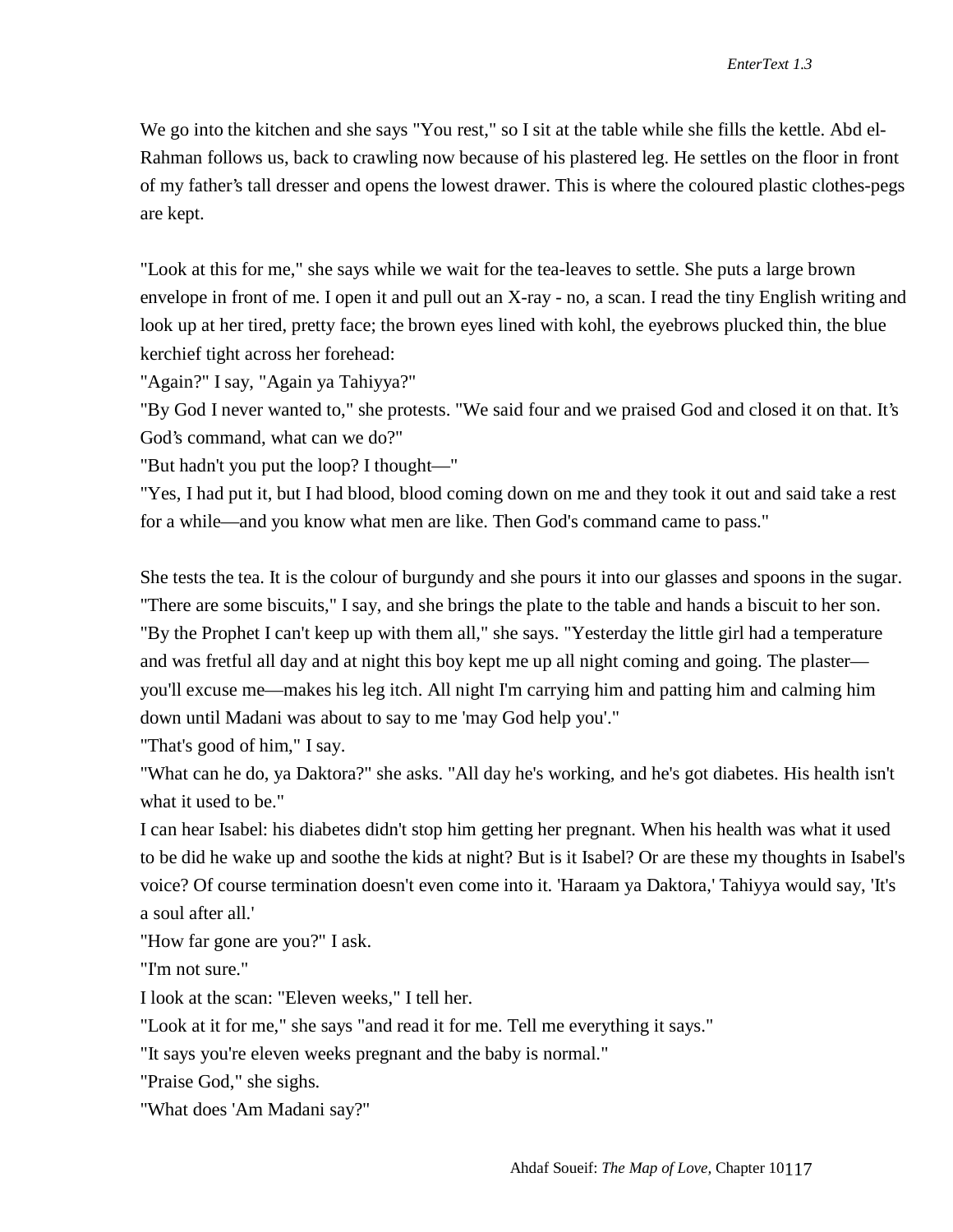"What will he say? He says 'how will we feed them?' and praises God."

"God provides," I say.

"It's known," she agrees, and gets up to wash the glasses.

"Yakhti, laugh," I say, "What do we take from it all?"

"Nothing," she says, "Man is destined for his God."

"And they'll be five in the eye of the enemy—"

The buzzer goes again and I get up to answer it.

Isabel comes in as Tahiyya is collecting the clothes-pegs and wiping the crumbs from the floor. They smile at each other.

"Hallo," Tahiyya says loudly in English, straightening up and smiling, raising her hand to her head, miming a greeting in case Isabel doesn't understand.

"Hello," says Isabel, "Izzay el-sehha?"

Tahiyya's eyes widen as she turns to me:

"She speaks Arabic!"

"See the cleverness," I say.

"Yakhti brawa 'aleiha. She looks intelligent," Tahiyya beams her approval. "Is she married?" "No," I say.

"Like the moon and not married? Why? Don't they have men in Amreeka?"

"Maybe she doesn't want an American," I joke.

"Khalas," says Tahiyya, "We marry her here. You find her a good bridegroom among your acquaintance and we'll make her a wedding that shakes the whole country." She bends to pick up Abd el-Rahman: "Shall I do anything for you before I go?"

"Thank you, Tahiyya, there's nothing."

"Then I'll excuse myself," she says. She settles her son on her hip, manoeuvres his plastered leg around the door: "Salamu 'aleikum."

"She's always so cheerful,"says Isabel, "and she works so hard."

"Yes she does," I say.

"She was washing down the stairs the last time I was here. Of the whole building."

"It must have been Thursday. Do you want—shall I get you a drink?" It's just after seven.

"I thought we might go out," says Isabel, "Let me take you out to dinner."

"I've got some stuff here—"

"Let's go out. Do you never go out?"

I shrug.

"There must be someplace you like?"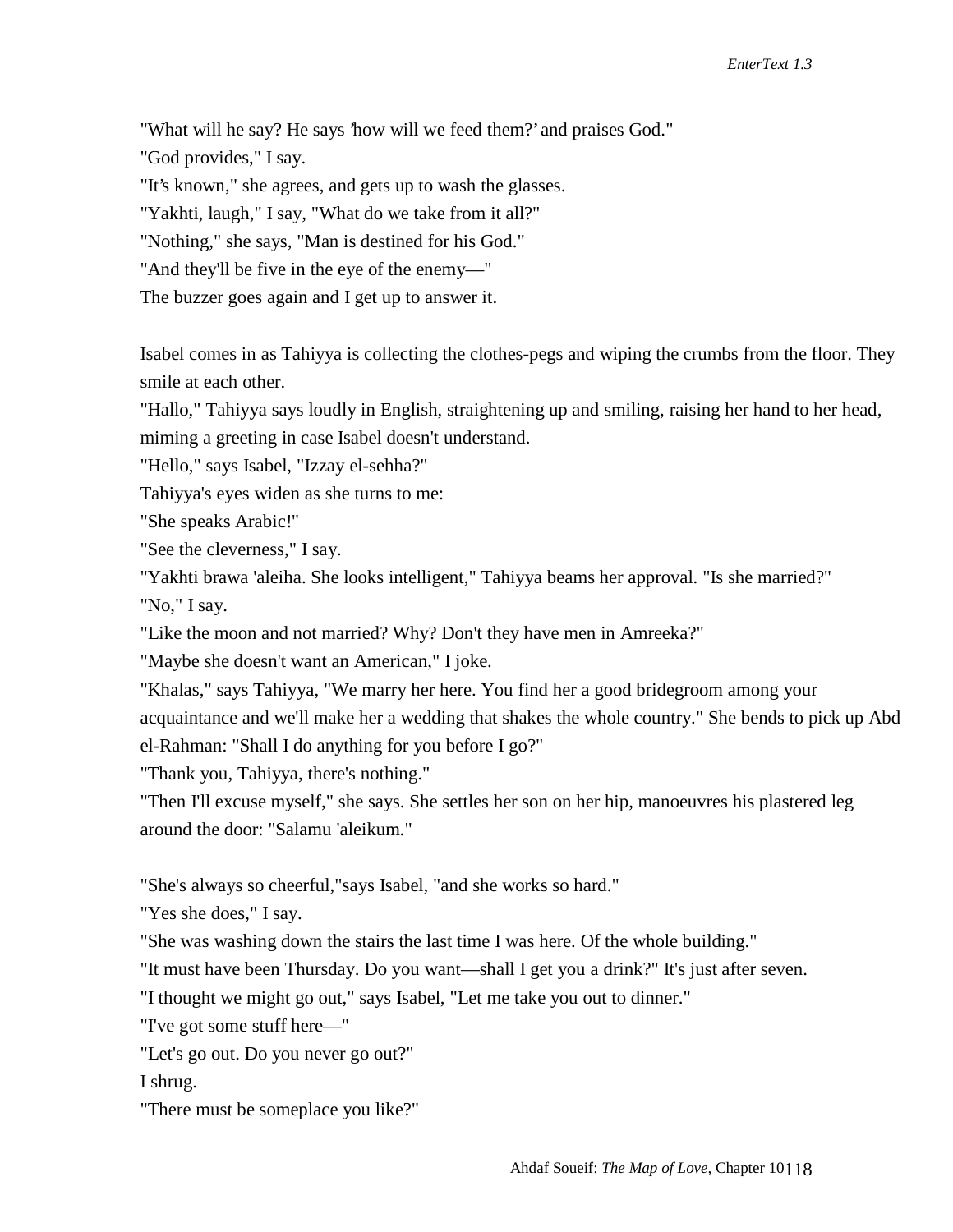"Come to New York," Isabel says, "Come and stay with me."

"No," I say, "Thank you."

"You can do your own thing," says Isabel, "There's a lot of space. We'll only meet when you want to." I shake my head.

"You can see your brother."

"I'll see him when he comes to Cairo."

"But he doesn't come often."

"I know."

"Have you taken a vow or something?"

"I just decided to come home. I've had enough of travelling." And would I go to New York without stopping in London? And would I stop in London without seeing my husband?

"You'll come one day. I'm sure of it."

"Will I?"

"You'll come when they're showing my film."

"Sure."

"I'm serious."

"Isabel. You don't even know the rest of the story yet. You don't know how it'll turn out."

"It doesn't matter. I can see it. The way you describe it, I can see it."

I shake my head. I seem to be always shaking my head. But it's brave of me to come even here, just across the river; to this restaurant where we had dined together. Where he had kissed my hands and I had pretended not to notice the stares of the waiters.

"You want to bet?" she asks.

"No."

"There you are, you see. You won't bet."

"How are you doing with your work? Your millennium?"

She glances up at me, and we pause as the waiter loads the table with stuffed vine-leaves, houmos with a sprinkling of oil, baba ghanoush, cheese and tomato salad, soft bread and toasted bread.

"Did I feel a loaded pronoun there?" she asks gently. I smile. 'She looks intelligent,' Tahiyya had said. "Well, it *is* more yours than mine," I say.

Isabel helps herself to two vine-leaves and some houmos. "You know," she says, "I know there's an awful lot I don't know. That's a start isn't it?"

"Yes," I say, "I'm sorry." And I am, for I - with my banners of 'fairmindedness', of 'no prejudgement'— have been always, primarily, seeing her as 'the American'.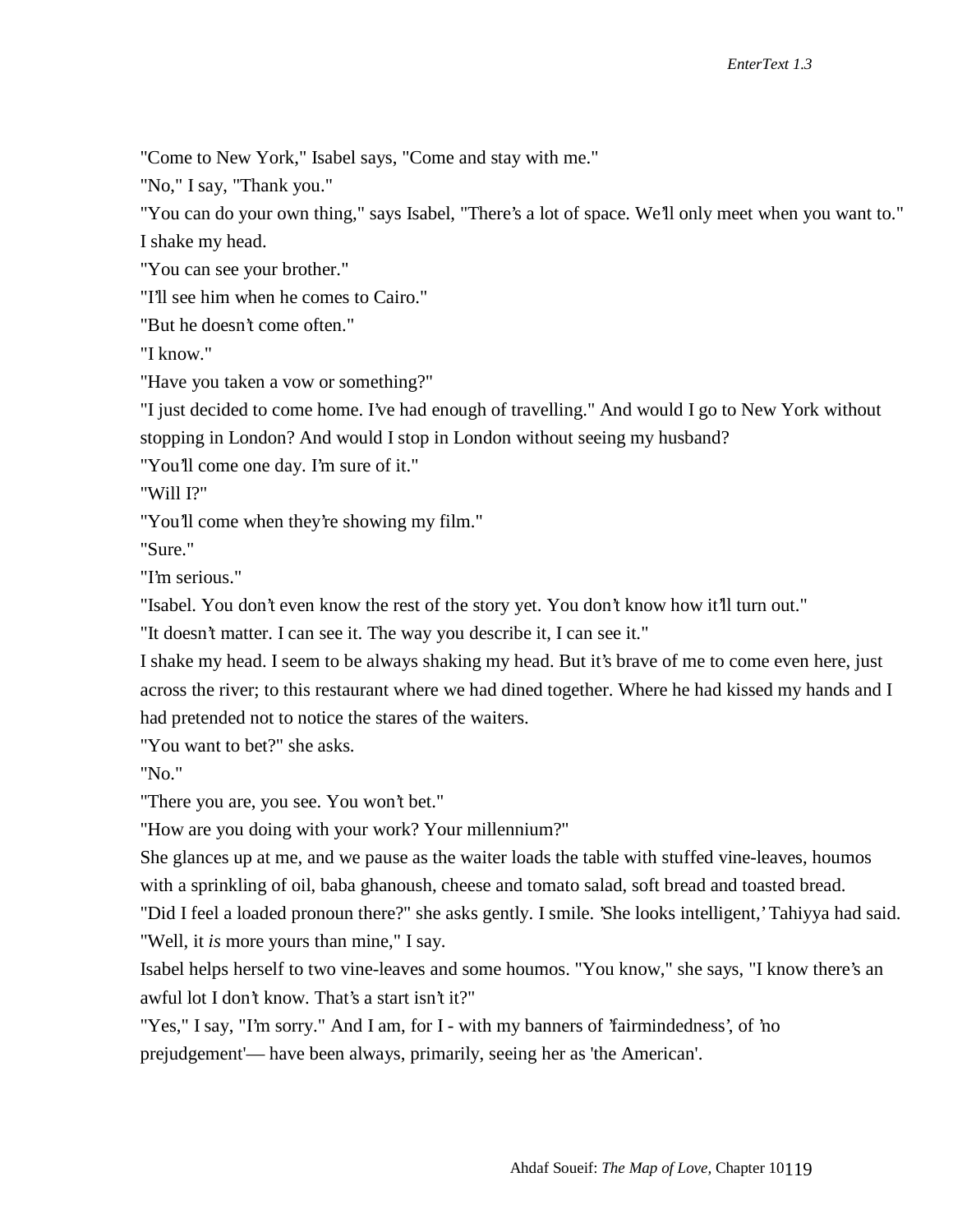"How is it going, though, your paper?" I ask.

"I'm not sure. People I've spoken to have been very cautious. They talk mainly of technology and I have this feeling they're not telling me what's really on their minds."

"It's very difficult."

"But why? Why is it so difficult?"

"Because you're American."

"But I can't help that."

"Of course you can't. But it makes it difficult to talk to you about some things."

"But it shouldn't. I have an open mind. What kind of things?"

"It'll be OK. Listen, we'll find a way," I promise.

"Anyway," Isabel says after a short silence, "I've gotten interested in so many other things now. I'm not giving up on it—but there are other things I want to do."

"But, Isabel, may I ask you this? You—you manage? With all this travelling and everything?" "Oh, my dad left me some money. And I'm selling my parents' apartment. I'm not wealthy, but—" she smiles and her perfect teeth sparkle in the light of the glass-covered candle on the table.

A candle-shade of opaque glass. Bell-shaped. Frosted. It was Anna's brush which, dipped in aquamarine ink, traced the cunning, curving letters: gliding with the stem of an 'alef' bursting into flower, following the tail of a 'ya' as it erupts into a spray of fireworks that scatter the text with diachritics. She knew enough by then to make out the characters, but she could not yet readily tell where one word ended and another began.

I lift my head and look at Isabel, beautiful in her dusty pink velour top across the table. A dead father and a mother as good—or as bad—as dead. We are both orphans she and I. A dead brother and an absent brother - I touch the underside of the wooden table quickly, secretly: my brother is absent but alive. A broken marriage—we share that too.

"You know," I say, sounding casual, trying it out, "We used to come here, my husband and I, whenever we came to Cairo. It was our favourite restaurant. This is the first time I've been here without him."

"You're divorced?"

"No. But we've been separated for a long time."

But I have sons and she hasn't. Though my sons are not with me and I try not to spend my days waiting for them—waiting for the phone call: 'Mama, I thought I might come and see you—' Isabel's hair falls glossy and straight to just below her jawline, and around the graceful neck lies a thin silver chain. She is at her beginning and I am close to my end. I smile at her.

"You know, I'm really glad I got to know you," she says.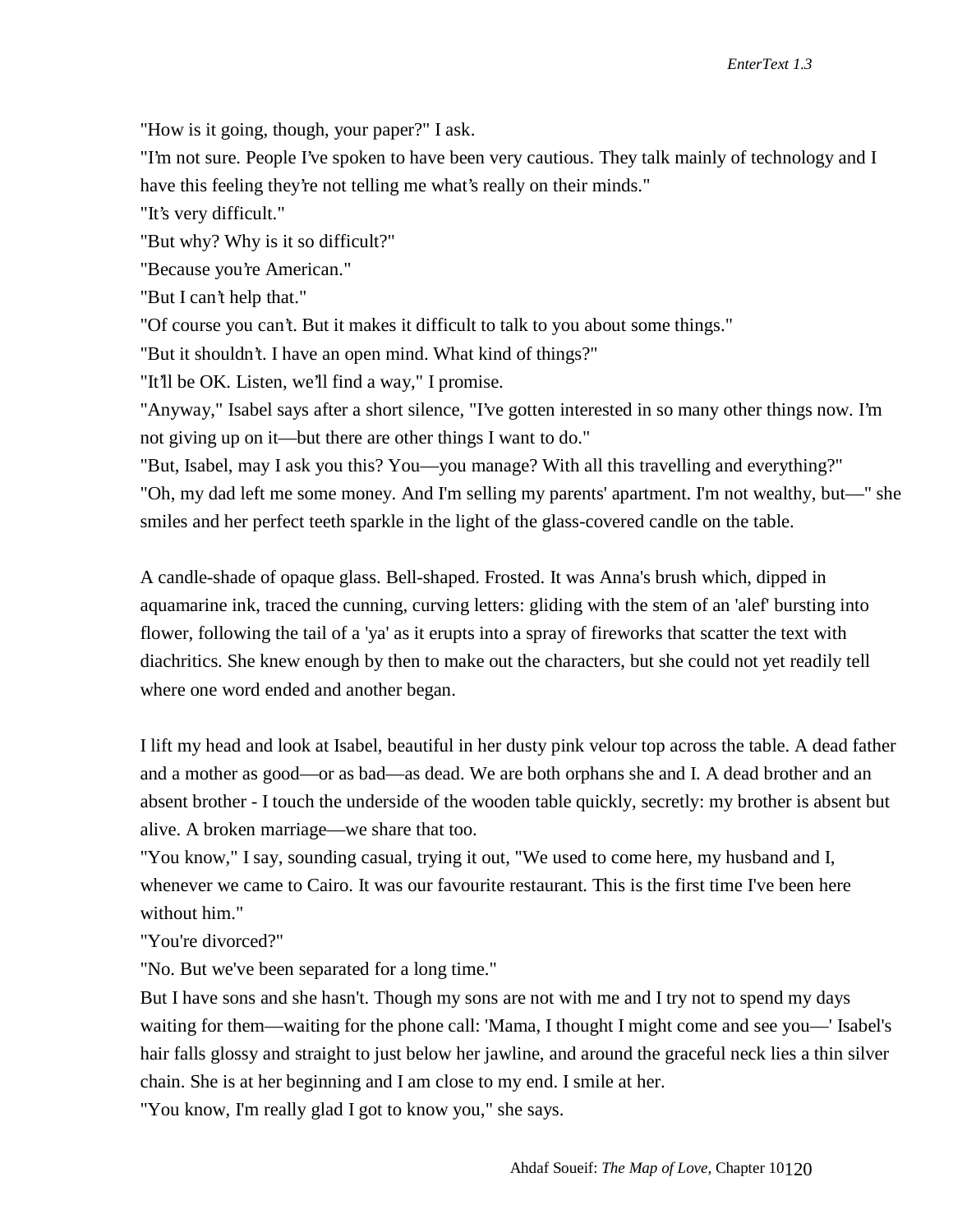I reach out for a moment and pat the hand lying on the table between us.

"You amazed Tahiyya with your Arabic," I say.

"I've learned the alphabet and they're giving me lists of words," she says, "But—" "But?"

"I haven't got a handle on it. How it works."

"Listen," I say, "you know the alphabet and you've got a dictionary. Everything stems from a root. And the root is mostly made up of three consonants—or two. And then the word takes different forms. Look—" The old teacher in me comes to life as I hunt in my handbag for paper and a biro: "Take the root q-l-b, qalb. You see, you can read this?"

"Yes."

"Qalb: the heart, the heart that beats, the heart at the heart of things. Yes?"

She nods, looking intently at the marks on the paper.

"Then there's a set number of forms—a template almost—that any root can take. So in the case of 'qalb' you get 'qalab': to overturn, overthrow, turn upside down, make into the opposite, hence 'maqlab' a dirty trick, a turning of the tables and also a rubbish-dump. 'Maqloub': upside-down, 'mutaqallib': changeable and 'inqilab': a coup—"

So at the heart of all things is the germ of their overthrow, the closer you are to the heart, the closer to the reversal. Nowhere to go but down. You reach the core and then you're blown away—

"Is there a book that tells you all this?" Isabel asks.

"I don't know. There must be. I kind of worked it out."

"That's really useful."

"I think so. It gives you a handle."

"So every time you use a word, it brings with it all the other forms that come from the same root."

Yes, they come swimming along in a cluster, like ovae: the queen in the centre, and all the others eggs, big and little who will not, this time, be fertilised—

"Yes. Vaguely. Yes. Always look for the root: the three consonants. Or two."

"I'm going to work on this," she says.

"Tell me what you come up with."

Isabel folds the paper and puts in her handbag—her 'purse' she would say.

Outside the plate-glass windows night has fallen and along Maspero the cars are fewer and the trees no longer look dusty. The lights of the Bateau Omar Khayyam and el-Basha gleam on the river. The odd small boat drifts quietly along, and by the railings couples linger; the men in short-sleeved shirts, the girls in big headscarves. Single young men walking by turn their heads to stare.